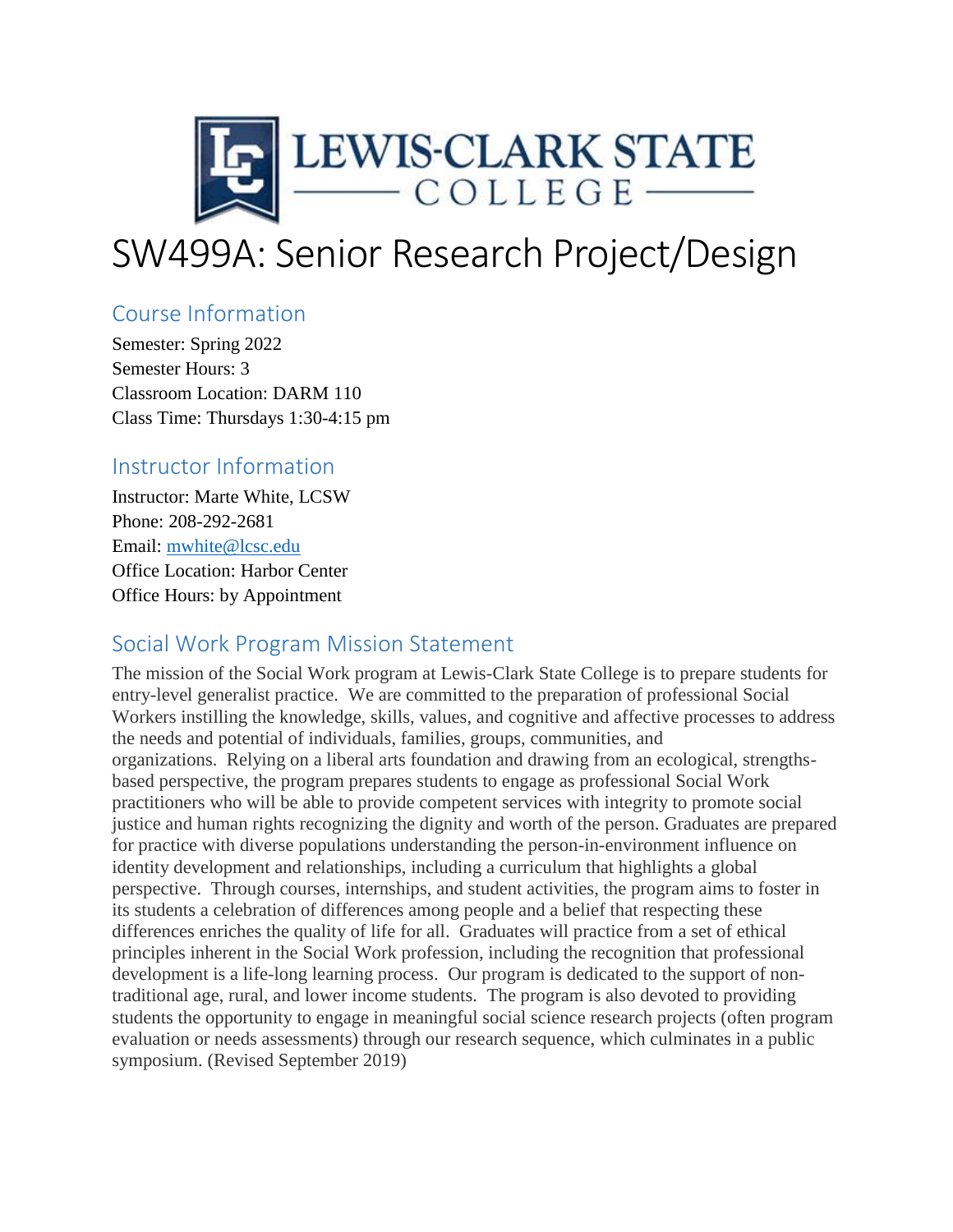# Course Description

This is the second course in a series designed to guide students through the process of completing the research project they proposed and began in SW 499A. The final product that students will complete is a paper that explains their work and results. If the research project directly involves human subjects, the proposal must be approved by the Human Subjects Review Committee before it is undertaken. This final paper must include the Introduction, Literature Review, Research Concerns, Methodology, Findings, and Discussion and Implication. It will also be APA formatting throughout. The final requirement of the research project is a power point presentation. This presentation will be professionally made to a group of faculty and students. Pre-requisite: SW499A, SW497A, SW498A, and SW443. Co-requisite: SW497B, SW498B, and SW480.

# Introduction and Overview

Social work generalist practice entails the steps of engaging and assessing the client system, planning an intervention strategy, implementing the intervention with the client system, evaluating each step in the process, terminating with the client system appropriately, and following-up with the client and referral sources where needed.

This course focuses on the above evaluation step. Much of our understanding about individuals, groups, families, communities, and organizations is obtained through the testing of theories about these entities. As Social Work practitioners, we need the knowledge and skills to assess, identify, develop and test interventions to measure success with the client system and to improve services we offer to these clients. In addition, *The Code of Ethics of the National Association of Social Workers* requires us to add to the knowledge base of the profession wherever possible.

# Purpose of the Course in the Curriculum

The expected student outcomes in the Research sequence consolidate learning from all other components of the curriculum. Skills learned in the first year knowledge building sequence are built on and enhanced. The Human Behavior and Social Environment (HBSE) sequence is built on and enhanced. The HBSE sequence is one of the major foundations for understanding the philosophies, processes, product and context of Group-centered social work research. The various theory and methods courses, field work, and the student's specialized interests as pursued through selective focusing in various courses, aid them in the formulation of researchable questions. The Social Welfare Services and Policy sequence provides a foundation for understanding the environment for social research including constraints, incentives, and ethical issues, as well as being the source of policy and service delivery questions requiring empirical investigations. The sequence draws heavily upon the HBSE knowledge and the generalist practice perspective.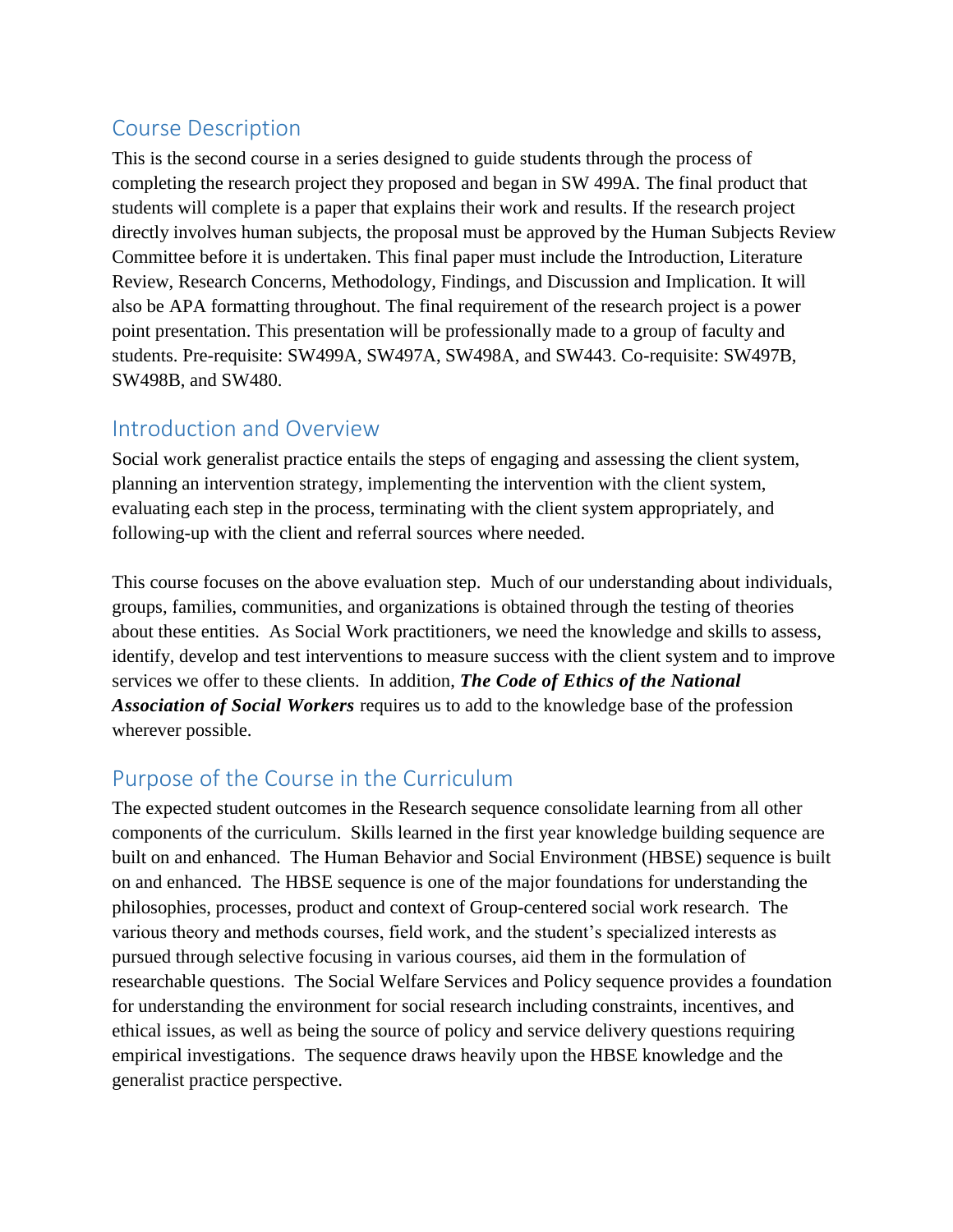# Educational Policy & Accreditation Standards (EPAS) Competencies & Practice Behaviors (Expected Learning Outcomes) Met in Course

The Council on Social Work Educations sets educational standards for all accredited social work programs. The *2015 Educational and Policy Accreditation Standard (EPAS)* establishes 9 Core Competencies and 31 Practice Behaviors that social work students are expected to meet upon graduation from an accredited BSW Program. Professional Social Work Education is competency based education.

### Educational Policy 2.1: Core Competencies Definition

*Competency-based education is an outcome performance approach to curriculum design. Competencies are measurable practice behaviors that are comprised of knowledge, values, and skills. The goal of the outcome approach is to demonstrate the integration and application of the competencies in practice with individuals, families, groups, organizations and communities.*

As a result of the focus on competency based education, the faculty has identified within the LCSC curriculum where the Core Competencies and Practice Behaviors are addressed and measured. Below are the Core Competencies and Practice Behaviors that are addressed in this course. Please note that the Practice Behaviors are linked to the Course Objectives and Assignments.

| Competency 1: | <b>Demonstrate Ethical &amp; Professional Behavior</b>             |  |  |
|---------------|--------------------------------------------------------------------|--|--|
| 1.1           | make ethical decisions by applying the standards of the NASW       |  |  |
|               | Code of Ethics, relevant laws and regulations, models for ethical  |  |  |
|               | decision-making, ethical conduct of research, and additional codes |  |  |
|               | of ethics as appropriate to context                                |  |  |
| 1.3           | demonstrate professional demeanor in behavior; appearance; and     |  |  |
|               | oral, written, and electronic communication                        |  |  |
| 1.4           | use technology ethically and appropriately to facilitate practice  |  |  |
|               | outcomes                                                           |  |  |
| 1.5           | use supervision and consultation to guide professional judgment    |  |  |
|               | and behavior                                                       |  |  |
| Competency 2: | <b>Engage Diversity and Difference in Practice</b>                 |  |  |
| 2.2           | present themselves as learners and engage clients and              |  |  |
|               | constituencies as expert of their own experiences                  |  |  |

#### 2015 Social Work Competencies Applied to this Course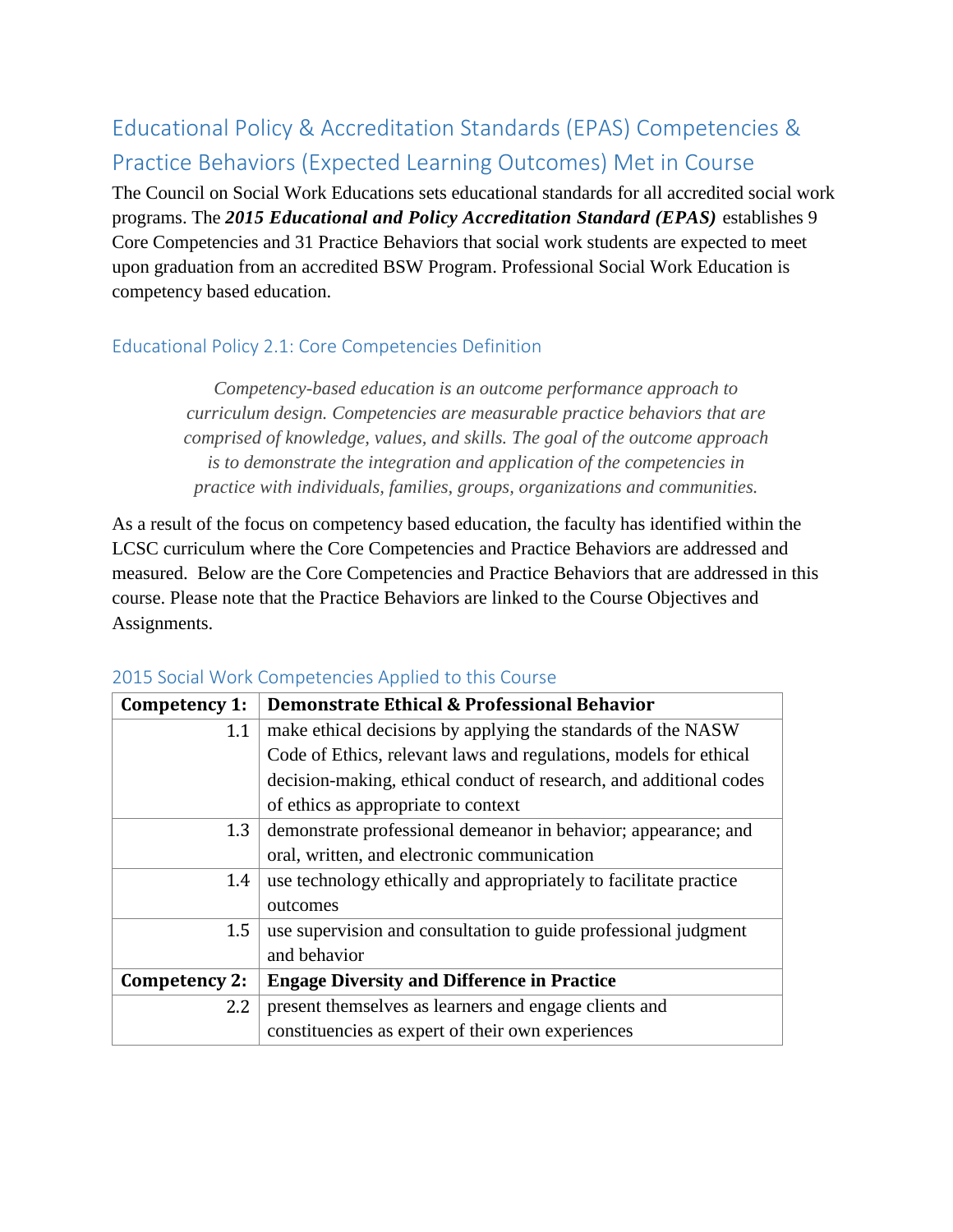| 2.3                  | apply self-awareness and self-regulation to manage the influence of<br>personal biases and values in working with diverse clients and |  |  |  |  |  |
|----------------------|---------------------------------------------------------------------------------------------------------------------------------------|--|--|--|--|--|
|                      | constituencies                                                                                                                        |  |  |  |  |  |
|                      | <b>Advance Human Rights and Social, Economic and</b>                                                                                  |  |  |  |  |  |
| Competency 3:        | <b>Environmental Justice</b>                                                                                                          |  |  |  |  |  |
| 3.1                  | apply their understanding of social, economic, and environmental                                                                      |  |  |  |  |  |
|                      | justice to advocate for human rights at the individual and system                                                                     |  |  |  |  |  |
|                      | levels                                                                                                                                |  |  |  |  |  |
| 3.2                  | engage in practices that advance social, economic, and                                                                                |  |  |  |  |  |
|                      | environmental justice                                                                                                                 |  |  |  |  |  |
| Competency 4:        | <b>Engage in Practice-informed Research and Research-informed</b>                                                                     |  |  |  |  |  |
|                      | <b>Practice</b>                                                                                                                       |  |  |  |  |  |
| 4.1                  | use practice experience and theory to inform scientific inquiry and                                                                   |  |  |  |  |  |
|                      | research                                                                                                                              |  |  |  |  |  |
| 4.2                  | apply critical thinking to engage in analysis of quantitative and                                                                     |  |  |  |  |  |
|                      | qualitative research methods and research findings                                                                                    |  |  |  |  |  |
| 4.3                  | use and translate research evidence to inform and improve practice,                                                                   |  |  |  |  |  |
|                      | policy, and service delivery                                                                                                          |  |  |  |  |  |
| Competency 8:        | Intervene with Individuals, Families, Groups, Organizations,                                                                          |  |  |  |  |  |
|                      | and Communities                                                                                                                       |  |  |  |  |  |
| 8.4                  | negotiate, mediate, and advocate with and on behalf of diverse                                                                        |  |  |  |  |  |
|                      | clients and constituencies                                                                                                            |  |  |  |  |  |
| <b>Competency 9:</b> | <b>Evaluate Practice with Individuals, Families, Groups,</b>                                                                          |  |  |  |  |  |
|                      | <b>Organizations, and Communities</b>                                                                                                 |  |  |  |  |  |
| 9.1                  | select and use appropriate methods for evaluation of outcomes                                                                         |  |  |  |  |  |
| 9.2                  | apply knowledge of human behavior and the social environment,                                                                         |  |  |  |  |  |
|                      | person-in-environment, and other multidisciplinary theoretical                                                                        |  |  |  |  |  |
|                      | frameworks in the evaluation of outcomes                                                                                              |  |  |  |  |  |
| 9.3                  | critically analyze, monitor, and evaluate intervention and program                                                                    |  |  |  |  |  |
|                      | processes and outcomes                                                                                                                |  |  |  |  |  |
| 9.4                  | apply evaluation findings to improve practice effectiveness at the                                                                    |  |  |  |  |  |
|                      | micro, mezzo, and macro levels                                                                                                        |  |  |  |  |  |

# Required Textbooks

- American Psychological Association. (2010). *Publication manual of the American Psychological*  Association (6<sup>th</sup> Ed.). Washington, D.C.: Author.
- Salkind, N. J. (2017). *Statistics for People Who (Think They) Hate Statistics: Using Microsoft*  Excel 2016 (4<sup>th</sup> Ed.). Thousand Oaks, CA: Sage Publications, Inc.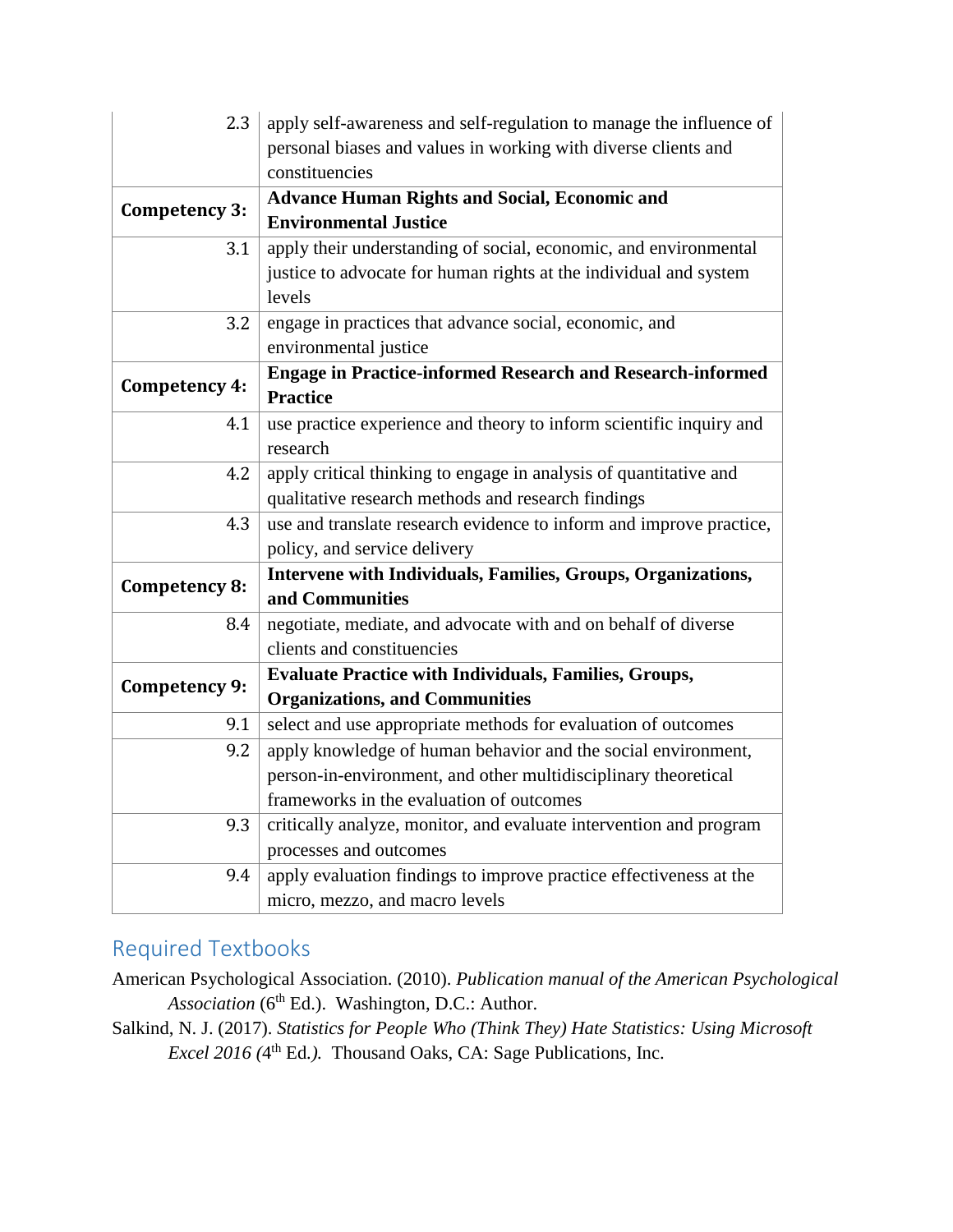# Classroom Expectations

### Attendance

The primary teaching approach in this class will be collaborative learning. Materials in the course will be presented through discussion, lectures, group work, and media presentations. Students will be responsible for all materials presented in class and all outside assignments. Assigned readings and topics for the day are outlined in the Schedule and students are expected to come to class prepared to discuss the assignments. An absence is not an excuse for not coming to class prepared to be actively involved. Missing fifteen percent (15%) or more of the scheduled class sessions is considered excessive absences, and will result in the reduction of your final grade by 1 (one) letter grade. This policy applies to all classes taught as part of the social work curriculum. Exceptions to this policy may be made at the discretion of the instructor. (Found in [Social Work Handbook](http://www.lcsc.edu/media/5056910/SOCIAL-WORK-STUDENT-HANDBOOK-6-5-2017.pdf) p. 17).

#### **Tardiness**

Students in a professional program should conduct themselves as professionals in relation to the class session and assignments. It is not acceptable to be late for classes except in unusual circumstances. Frequent lateness or other unprofessional class conduct is likely to result in a lowered grade. Students are also evaluated on their personal and professional behavior or conduct in class as described in the Social Work Handbook.

### Shared Client and Agency Information

In the classroom, students and professors will occasionally discuss clients and agencies. In these discussions, it is expected that information about clients and agencies should be disguised or eliminated if clients could be identified and that this information is to be held in confidence within the bounds of the Code of Ethics. You must disguise the identity of clients in written assignments including changing the name of the client.

#### Deadline for Submission of Class Assignments

1. Assignments must be submitted to the instructor during class sessions unless otherwise arranged and approved by the instructor.

2. Tests and assignments are due on the dates listed on the syllabus or as scheduled by the instructor of this course. Late papers and tests are not accepted.

 A. If due to extreme extenuating circumstances, the student is unable to turn a paper in on time, the student must contact the instructor to complete a Contract for Adjusted Assignment Due Date Form. This will result in an automatic 10% grade reduction for that assignment. 3. Extra Credit: There are no extra credit assignments for this course.

#### Re-write Policy

Rewrites are not an option in this class. If you have any questions regarding the assignment, please do not hesitate to meet with this instructor. As the assignments are given on the first day of class (or at least two weeks before the assignment is due for pedagogical reasons) and because sufficient time is given, it is expected that quality work is submitted.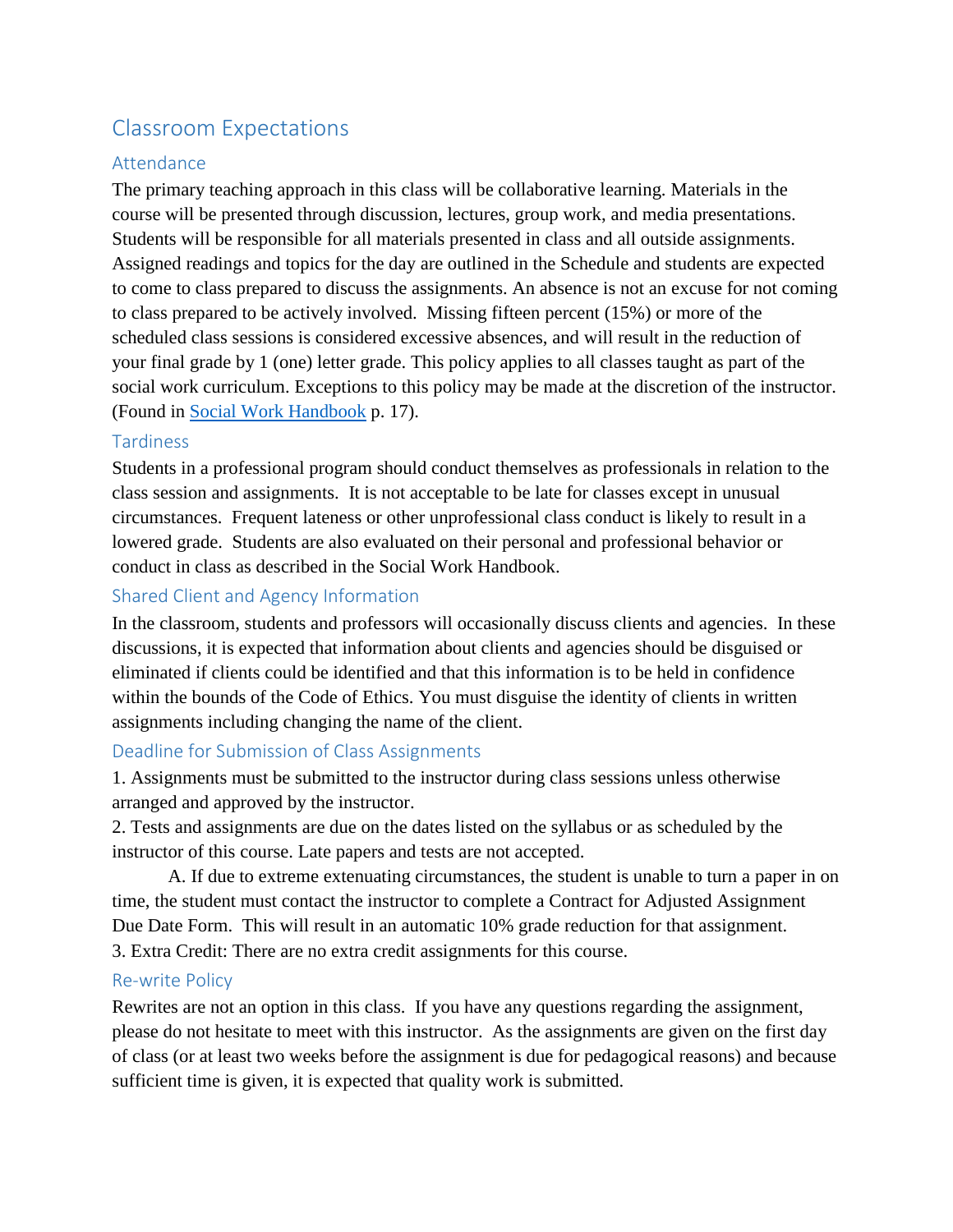#### Cell Phone Policy

The use of Cell Phones will not be tolerated during classroom hours. Students who choose to utilize their phones for Facebook, texting, or any other activity will be asked to leave the classroom. I do understand there may be circumstances for family or work which may at times require you to keep your cell phone on or to be available. If this is the case, please let me know before class begins.

### Professional Writing Standards

All printed work submitted to this professor should be prepared at a college standard of professional editing in accordance with the *Publication Manual of the American Psychological Association (6th Ed.)*. Therefore, allow sufficient preparation time for proofreading and correction of typos, misspellings, and grammatical errors.

The reason for this expectation is that professionals are often judged based upon the quality of their written work. Carelessness in spelling and editing suggests that there will also be mistakes in the substance of the work. Therefore, written work, which has misspellings and other editing problems, will be graded down on this basis alone. All work must be completed in 12 point font, preferably Times New Romans style or a similarly readable style.

**Note:** The efforts you make will help you with your courses at LCSC as well as throughout your professional career because you will continue to be judged by other professionals on the basis of your written work.

### Academic Honesty and Plagiarism

Part of the mission of Lewis-Clark State is to educate students to be ethical. Students share with the faculty the responsibility for academic honesty and integrity. The College expects its students to do their own academic work. In addition, it expects active participation and equitable contributions of students involved in group assignments. Violation of the Academic Integrity Statement, in whole or part, could result in an "F" grade for the course. In addition to action by the professor, all incidents will be reported to the Social Work Program Director and possibly the Vice President of Student Affairs. The following acts of academic dishonesty are not acceptable:

- Cheating: using or attempting to use unauthorized materials, information, or study aids in any academic exercise (e.g., an exam).
- Fabrication: unauthorized falsification or invention of any information or citation in an academic exercise (e.g., a paper reference).
- Plagiarism: representing the words or ideas of another as one = sown in any academic exercise (e.g., failing to cite references appropriately or taking verbatim from another source).
- Facilitating academic dishonesty: helping or attempting to help another to commit academic dishonesty (e.g., allowing another to copy from your test or use your work).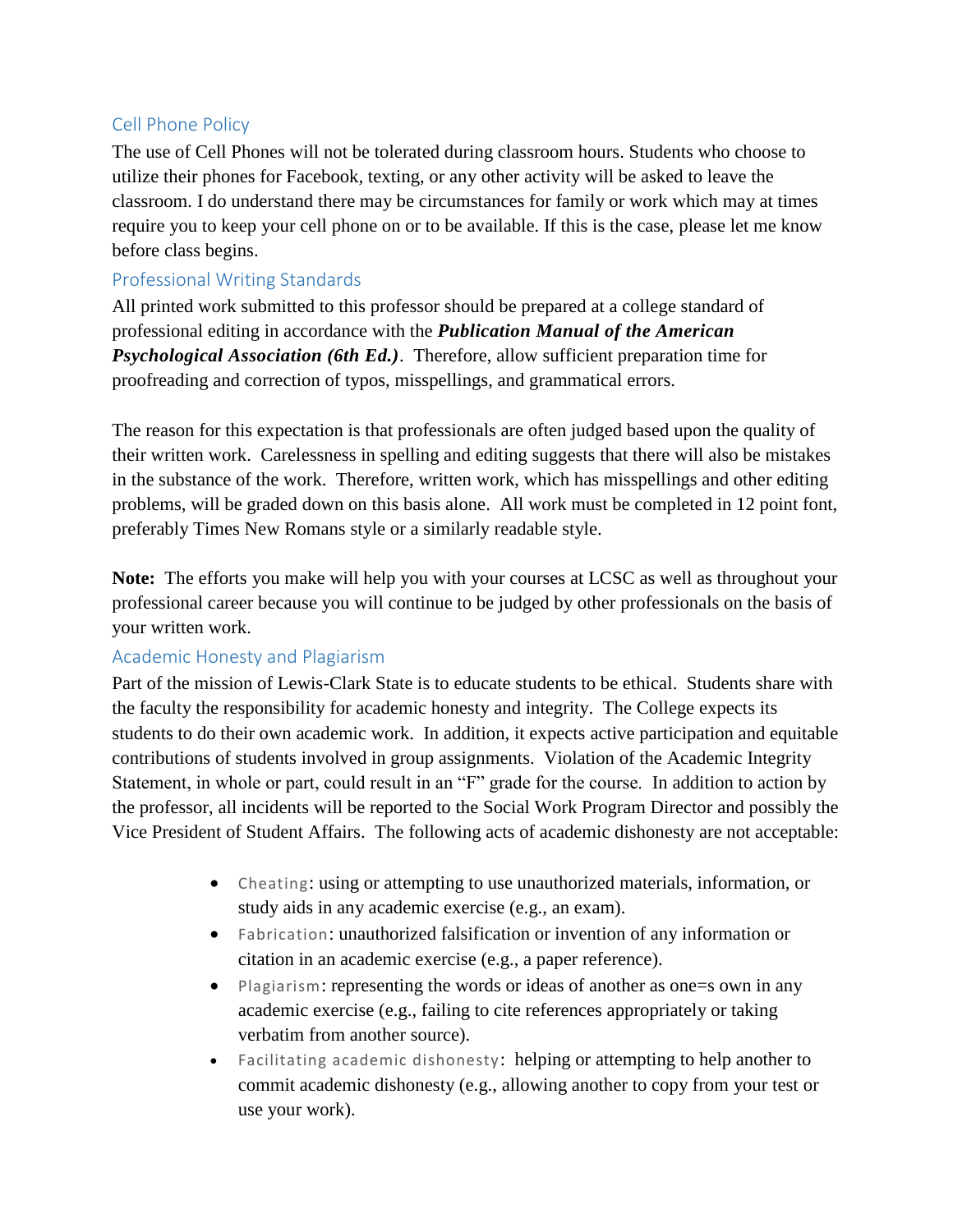### Challenging a Grade

Students who wish to challenge a grade must do so in writing within one week of receiving a grade. I will consider your request and determine whether or not to review your grade. If I choose to review your grade I will review your assignment in full and may adjust your grade up or down.

#### Social and Economic Justice

#### Lewis-Clark State College's Statement of Inclusion

*Regardless of race, color, age, sex, religion, national origin, disability, veteran status, or sexual orientation, you will be treated and respected as a human being.* Please visit [LCSC's Diversity](http://www.lcsc.edu/diversity/) web page for more information.

#### Social Work Program Expectations

The faculty members of the Social Work Program believe that we all share a responsibility for championing social and economic justice for all members of society. Guided by the *NASW Code of Ethics*, social workers should strive to:

- Eliminate personal and institutional discrimination,
- Ensure access to needed resources and opportunities for all persons,
- Expand options and opportunities for everyone, but especially for persons who are disadvantaged or disenfranchised,
- Respect cultural diversity in society,
- Advocate changes that improve social conditions and promote social justice,
- Encourage participation in the democratic process, and
- Encourage people to develop their own voice.

## Grading Procedures

|      | 95-100%  | A- | 90-94.9%        |
|------|----------|----|-----------------|
| $B+$ | 87-89.9% |    | 83-86.9%        |
| $B-$ | 80-82.9% |    | 77-79.9%        |
|      | 73-76.9% |    | 70-72.9%        |
|      | 63-69.9% | E  | 62.9% and below |

#### Grading Scale

#### Grade Definitions

|              | A Above and beyond                                                                     |
|--------------|----------------------------------------------------------------------------------------|
| <sup>B</sup> | Appropriate college level work meeting the syllabus' expectations                      |
|              | C   Minimal level for content and written communication                                |
| D            | Poor content or poor written communication, and/or incomplete, and/or late             |
| F            | Below minimum standards for content and written communication, incomplete, and/or late |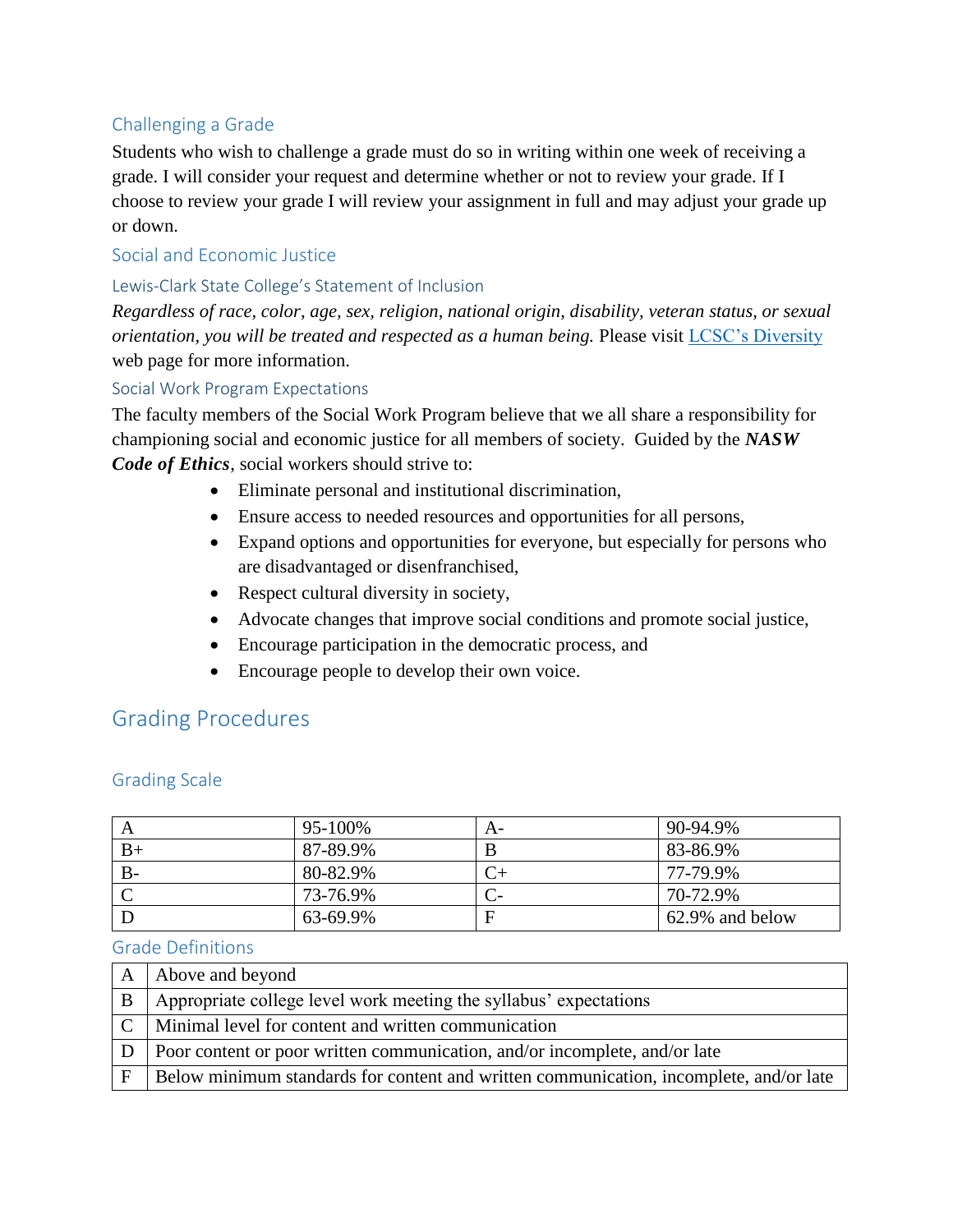# Class Assignments

#### **1. Attendance and Participation (100 Points)**

#### **2. IRB Acceptance Letter (25 Points)**

a. Tentatively due any time before Week 6. Attaining an acceptance letter from the IRB is essential to complete SW499B: Senior Research II. In order to pass this class each student must receive an IRB acceptance letter. If your IRB application is denied, you will fail the course. Multiple submissions with IRB for failure to follow directions or pay attention to grammar will receive substantial reduction in points.

#### **3. Group Presentation on a Statistical Analysis (100 Points)**

- a. Beginning week 7 student groups will present on the most common statistical analyses. The presentation should be interactive with the class and include the following:
	- i. Present on the topic you have been assigned. How, when, why is it used. Complete an interactive exercise with students.
	- ii. Present on a research study which incorporates the statistics you are presenting on (could be from your own study). Provide rationale for using the specific test or analysis.
	- iii. Provide a visual on how the data is presented in APA within the Analysis and Findings section (i.e., tables and written results).
	- iv. Describe how to use Excel to analyze your data.
	- v. Groups should come prepared with a cheat sheet for the class on step by step guidelines for data analysis in Excel.
	- vi. Creativity is encouraged!

#### **4. Abstract for Symposium (50 Points)**

- a. 1<sup>st</sup> Draft due through Canvas Week 8 by midnight (25 points).
- b. Final Draft due through Canvas Week 11 by midnight (25 points).
	- i. The layout of the Abstract should be:
		- 1. Times New Roman, Size 10 font, Single Spaced, 50-75 words
	- ii. The Abstract should include:
		- 1. General purpose of the research
		- 2. Description of your sample (general not specific Northern Idaho)
		- 3. The general nature of key/significant findings
	- iii. Submit using the following:

**Author(s):** (Please type full name(s))

**Title:** (Please see the capitalization example below)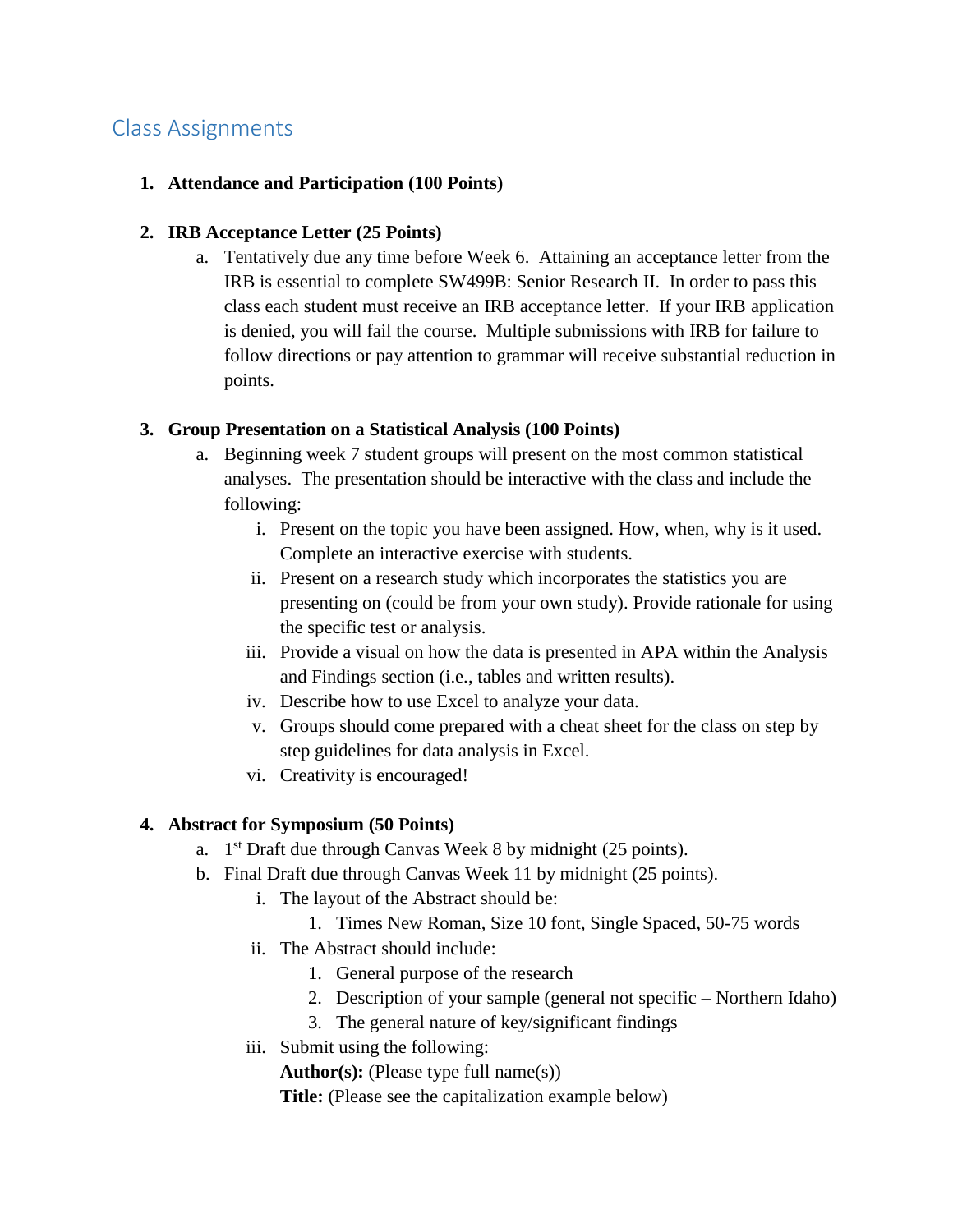#### **Abstract:** (50-75 Words)

iv. Example:

**Authors:** Sam Smith and Betty White

**Title:** Does Exercise Have Long Term Effects on Blood Pressure and Resting Heart Rate?

**Abstract:** The purpose of this study was to determine the effect cardiovascular exercise had on blood pressure, resting heart rate, and oxygen saturation rate five hours post exercise. Statistics were run to determine if there was a positive effect over time. Participants were tested four days per week, two of those four being exercise days to determine if cardiovascular traits improved after exercise. Results will be shared at the Symposium.

### **5. Results Section (150 Points)**

a. Data and Validation Worksheets due through Canvas Week 10 by midnight (50 points)

i. Instructions will be provided in class Week 5

- b. Analysis and Finding Section due through Canvas Week 11 by midnight (100 points)
	- i. Using the detailed outline and Analysis & Findings Section Rubric as a guide, complete the Analysis & Findings Section and submit an electronic copy through Canvas.

### **6. Discussion Section (150 Points)**

- a. Discussion Section due through Canvas Week 14 by midnight
	- i. Using the detailed outline and Discussions Rubric as a guide, complete the Discussions Section and submit an electronic copy through Canvas.

### **7. PowerPoint, Practice, and Presentation (200)**

- a. PowerPoint due through Canvas Week 13 by midnight
	- i. Using the detailed outline and Presentation Rubric as a guide, develop a professional PowerPoint for your Research Symposium Presentation.
- b. Practice Presentation to peers during class on Week 14
- **c. Thursday May 6 from 9:00am to 12:30 pm on Zoom you will present your Research Project at LCSC's Annual Research Symposium** (100 points)
	- i. Attendance is required and Agency Field Instructors or stakeholders are encouraged.

### **8. Completed Final Research Paper (200 Points)**

- a. Final Research Paper due through Canvas Week 15 by midnight
	- i. Using the detailed outline and Final Research Proposal rubric as a guide, include the Introduction, Literature Review, Methodology, Results, and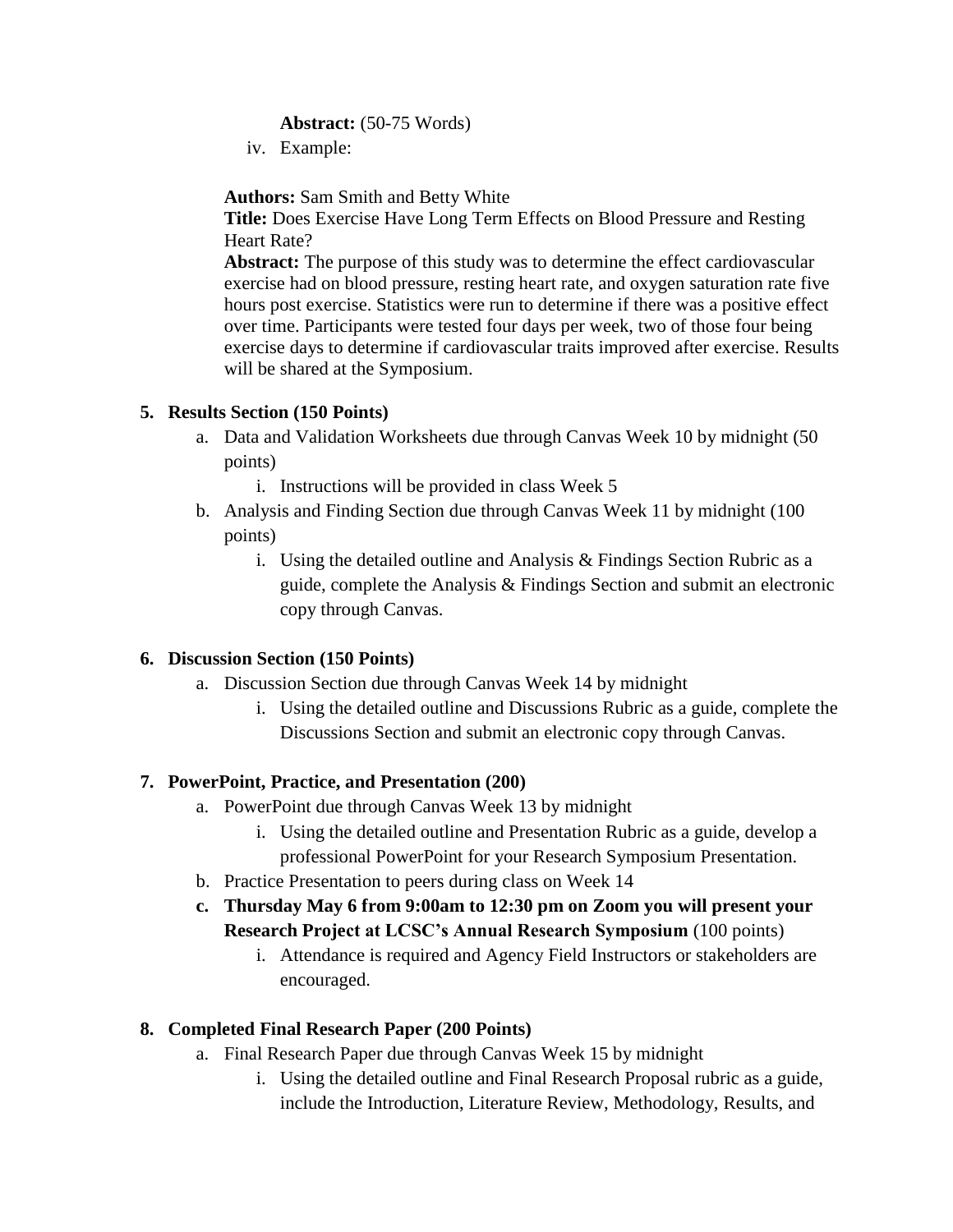Discussions sections with corrections and revisions from previous submission and professor feedback.

- ii. 1 inch margins, 12 point Times New Roman Font, APA Format
- iii. Please submit a copy of your paper to your field agency if your IRB reported you would.

### **9. IRB-Conclusion (25 Points)**

a. Go on-line to the **LCSC IRB** website and click on Completion Form. Download it to your computer, fill it out, and save as a document.

# Tentative Class Schedule

| <b>WEEK &amp; DATE</b> | <b>ACTIVITY</b>                                                 | <b>READINGS</b>                                          | <b>ASSIGNMENTS-</b><br><b>POINTS</b> |
|------------------------|-----------------------------------------------------------------|----------------------------------------------------------|--------------------------------------|
| <b>WEEK 1, JAN 20</b>  | Syllabus, Overview<br>of Class and Group<br>Assignments         | No Readings                                              |                                      |
| <b>WEEK 2, JAN 27</b>  | Excel, & Analysis<br>Tool                                       | Chapters 1, 1A, 1B,<br>& 1C if you use a<br>Mac Computer |                                      |
| <b>WEEK 3, FEB 3</b>   | <b>Descriptive Statistics</b><br>Mean Mode Median               | Chapters $2 & 3$                                         |                                      |
| <b>WEEK 4, FEB 10</b>  | Variance, SD and<br>Range                                       | Chapter 3                                                |                                      |
| <b>WEEK 5, FEB 17</b>  | Charting in Excel<br>Chi Square                                 | Chapter 4 & 17                                           |                                      |
| <b>WEEK 6, FEB 24</b>  | Correlations,                                                   | Chapters 5                                               | IRB Approval $-25$                   |
| WEEK 7, MAR 3          | Reliability and<br>Validity                                     | Chapter <sub>6</sub>                                     | <b>Group Presentations -</b><br>200  |
| <b>WEEK 8, MAR 10</b>  | Hypothesis,<br>Probability, &<br>Analysis & Findings<br>Section | Chapters 7 & 8                                           | $1st$ Abstract – 25                  |
| <b>WEEK 9, MAR 17</b>  | <b>Probability Statistical</b><br>Significance                  | Chapter 8 & 9                                            |                                      |
| <b>WEEK 10, MAR 24</b> | T-Test                                                          | Chapters 10, 11, 12 &<br>13                              | Results Section -<br>100             |
| <b>WEEK 11, MAR 31</b> | <b>Spring Break</b>                                             | No Class                                                 |                                      |
| <b>WEEK 12, APR 7</b>  | <b>ANOVA</b>                                                    |                                                          | Final Abstract $-25$                 |
| <b>WEEK 13, APR 14</b> | <b>Presentation Tips</b>                                        |                                                          |                                      |
| <b>WEEK 14, APR 21</b> | <b>Practice Presentations</b>                                   |                                                          | PowerPoint                           |